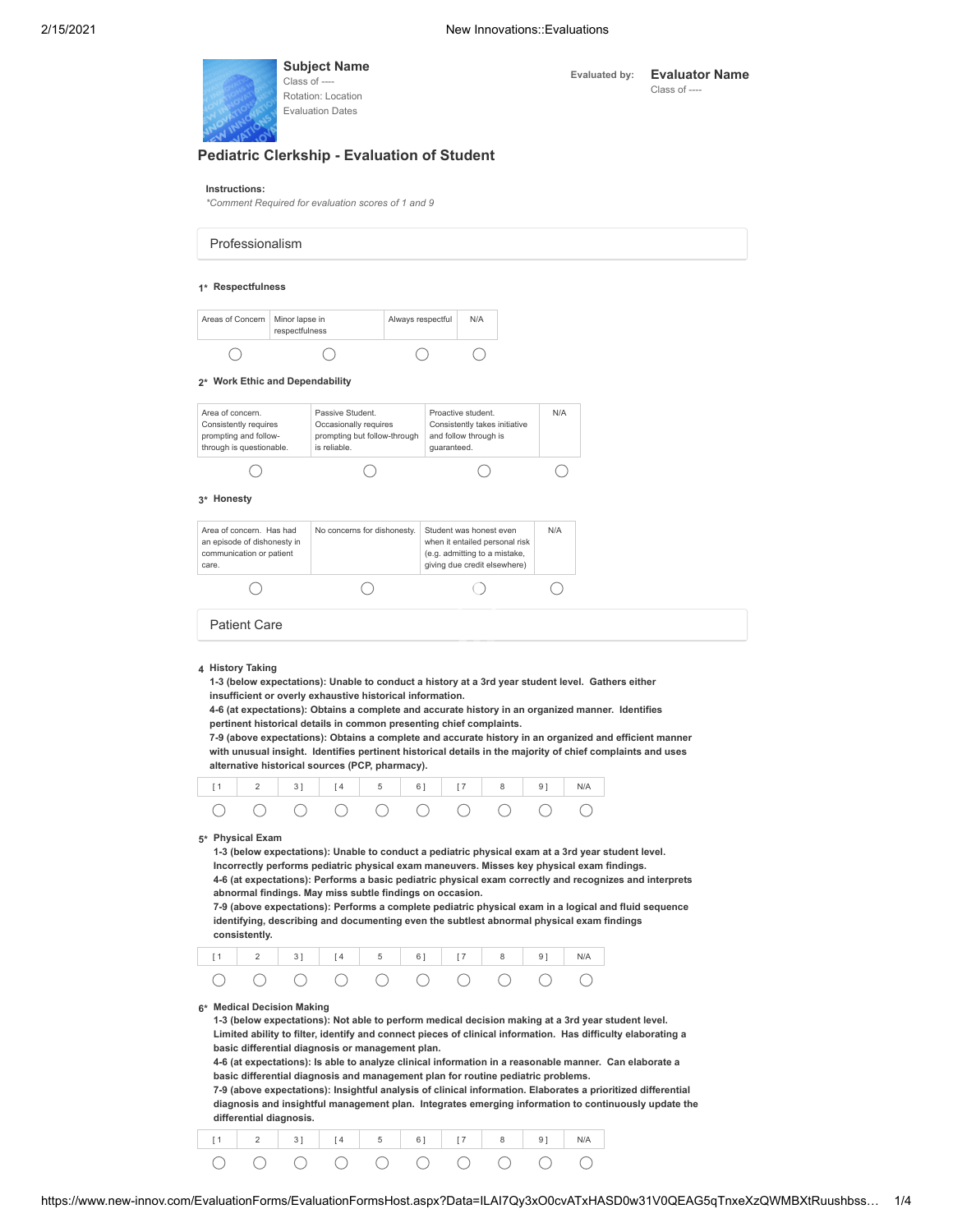**7\* Preventive Care and Health Maintenance**

**1-3 (below expectations): Demonstrates insufficient knowledge, interest and/or application of pediatric health maintenance and/or disease prevention.**

**4-6 (at expectations): Actively considers disease prevention and health maintenance when appropriate. Applies evidenced recommendations for health supervision and immunization during most clinical encounters accurately.**

**7-9 (above expectations): Health maintenance and disease prevention are a priority. Consistently applies evidenced recommendations for health supervision and immunization while weighing patient preferences to make balanced recommendations.**

|                                                                                                                                                                                                                                                                                                                                                                                                                                                                                                                                                                                                                                                                                                                                                                                                                                                                                                                                                                                                                                                                                                                                                                                                                                                                                                                                                                                                                                                                                                                                                                                                                                                  | preferenc |    |     |   |    |     |   |     |     |  |  |  |
|--------------------------------------------------------------------------------------------------------------------------------------------------------------------------------------------------------------------------------------------------------------------------------------------------------------------------------------------------------------------------------------------------------------------------------------------------------------------------------------------------------------------------------------------------------------------------------------------------------------------------------------------------------------------------------------------------------------------------------------------------------------------------------------------------------------------------------------------------------------------------------------------------------------------------------------------------------------------------------------------------------------------------------------------------------------------------------------------------------------------------------------------------------------------------------------------------------------------------------------------------------------------------------------------------------------------------------------------------------------------------------------------------------------------------------------------------------------------------------------------------------------------------------------------------------------------------------------------------------------------------------------------------|-----------|----|-----|---|----|-----|---|-----|-----|--|--|--|
| [1                                                                                                                                                                                                                                                                                                                                                                                                                                                                                                                                                                                                                                                                                                                                                                                                                                                                                                                                                                                                                                                                                                                                                                                                                                                                                                                                                                                                                                                                                                                                                                                                                                               | 2         | 3] | [4] | 5 | 6] | [7  | 8 | 9]  | N/A |  |  |  |
|                                                                                                                                                                                                                                                                                                                                                                                                                                                                                                                                                                                                                                                                                                                                                                                                                                                                                                                                                                                                                                                                                                                                                                                                                                                                                                                                                                                                                                                                                                                                                                                                                                                  |           |    |     |   |    |     |   |     |     |  |  |  |
| Interpersonal and Communication Skills                                                                                                                                                                                                                                                                                                                                                                                                                                                                                                                                                                                                                                                                                                                                                                                                                                                                                                                                                                                                                                                                                                                                                                                                                                                                                                                                                                                                                                                                                                                                                                                                           |           |    |     |   |    |     |   |     |     |  |  |  |
|                                                                                                                                                                                                                                                                                                                                                                                                                                                                                                                                                                                                                                                                                                                                                                                                                                                                                                                                                                                                                                                                                                                                                                                                                                                                                                                                                                                                                                                                                                                                                                                                                                                  |           |    |     |   |    |     |   |     |     |  |  |  |
| 8* With Patient and Family<br>1-3 (below expectations): Ability to establish rapport & communicate with pediatric patients/families is<br>concerning. Utilizes ineffective communication techniques.<br>4-6 (at expectations): Establishes good rapport with pediatric patients/families & team members. Adapts<br>communication content and style to audience, location and receiver preference in most situations.<br>7-9 (above expectations): Establishes excellent rapport with pediatric patients/families and team<br>members. Displays excellent judgment adjusting communication content and style to audience, location<br>and receiver preference in all situations.                                                                                                                                                                                                                                                                                                                                                                                                                                                                                                                                                                                                                                                                                                                                                                                                                                                                                                                                                                  |           |    |     |   |    |     |   |     |     |  |  |  |
| [1]                                                                                                                                                                                                                                                                                                                                                                                                                                                                                                                                                                                                                                                                                                                                                                                                                                                                                                                                                                                                                                                                                                                                                                                                                                                                                                                                                                                                                                                                                                                                                                                                                                              | 2         | 3] | [4] | 5 | 6] | [7] | 8 | 9 ] | N/A |  |  |  |
|                                                                                                                                                                                                                                                                                                                                                                                                                                                                                                                                                                                                                                                                                                                                                                                                                                                                                                                                                                                                                                                                                                                                                                                                                                                                                                                                                                                                                                                                                                                                                                                                                                                  |           |    |     |   |    |     |   |     |     |  |  |  |
| 9* Oral Presentations<br>1-3 (below expectations): Unable to conduct oral presentations at a 3rd year student level. Oral<br>presentations may be disorganized, inaccurate, incomplete or template rigid. May react defensively when<br>interrupted.<br>4-6 (at expectations): Filters, synthesizes and prioritizes information resulting in concise, organized,<br>accurate presentations. Adjusts presentations to audience (family friendly) and avoids medical jargon<br>when appropriate.<br>7-9 (above expectations): Delivers outstanding presentations that are complete yet concise, well-<br>organized and with a polished delivery. Consistently adjusts presentations to audience (family friendly),<br>avoids medical jargon and actively engages patients/familes and other team members.<br>$\overline{c}$<br>[1]<br>3]<br>[4]<br>5<br>N/A<br>6 ]<br>[7]<br>8<br>91<br>10* Written Medical Record<br>1-3 (below expectations): Unable to create medical record entries at a 3rd year student level. Documents<br>using a template rigidly without adaption. Documentation is disorganized, inaccurate, incomplete,<br>duplicated (copied) or untimely.<br>4-6 (at expectations): Creates complete medical record entries without unnecessary details or<br>redundancies. Documentation is organized, accurate and timely for most encounters. Documents<br>clinical reasoning and data interpretation accurately.<br>7-9 (above expectations): Creates polished medical record entries that are consistently organized,<br>accurate, complete and timely for all encounters. Clinical reasoning documentation is outstanding with |           |    |     |   |    |     |   |     |     |  |  |  |
| [1                                                                                                                                                                                                                                                                                                                                                                                                                                                                                                                                                                                                                                                                                                                                                                                                                                                                                                                                                                                                                                                                                                                                                                                                                                                                                                                                                                                                                                                                                                                                                                                                                                               | 2         | 3] | [4] | 5 | 6] | [7  | 8 | 9 ] | N/A |  |  |  |
|                                                                                                                                                                                                                                                                                                                                                                                                                                                                                                                                                                                                                                                                                                                                                                                                                                                                                                                                                                                                                                                                                                                                                                                                                                                                                                                                                                                                                                                                                                                                                                                                                                                  |           |    |     |   |    |     |   |     |     |  |  |  |
| Practice-Based Learning and Improvement                                                                                                                                                                                                                                                                                                                                                                                                                                                                                                                                                                                                                                                                                                                                                                                                                                                                                                                                                                                                                                                                                                                                                                                                                                                                                                                                                                                                                                                                                                                                                                                                          |           |    |     |   |    |     |   |     |     |  |  |  |
| 11* Practice-based Learning<br>1-3 (below expectations): Demonstrates limited application of evidence-based medicine and/or inability<br>to form a relevant clinical question. May not solicit feedback and/or be defensive to suggestions for<br>improvement.<br>4-6 (at expectations): Develops clinical questions and applies a basic understanding of evidence-based<br>medicine to clinical practice. Solicits basic feedback and seeks to improve performance with guidance.<br>7-9 (above expectations): Develops well formed, focused, pertinent clinical questions with insightful<br>EBM applicability to patient care. Actively solicits specific feedback based on reflections of<br>knowledge/skill deficiencies and actively improves performance.<br>2<br>3]<br>5<br>8<br>[1<br>[4<br>6]<br>[7<br>9 ]<br>N/A                                                                                                                                                                                                                                                                                                                                                                                                                                                                                                                                                                                                                                                                                                                                                                                                                      |           |    |     |   |    |     |   |     |     |  |  |  |
| <b>Systems-Based Practice</b>                                                                                                                                                                                                                                                                                                                                                                                                                                                                                                                                                                                                                                                                                                                                                                                                                                                                                                                                                                                                                                                                                                                                                                                                                                                                                                                                                                                                                                                                                                                                                                                                                    |           |    |     |   |    |     |   |     |     |  |  |  |